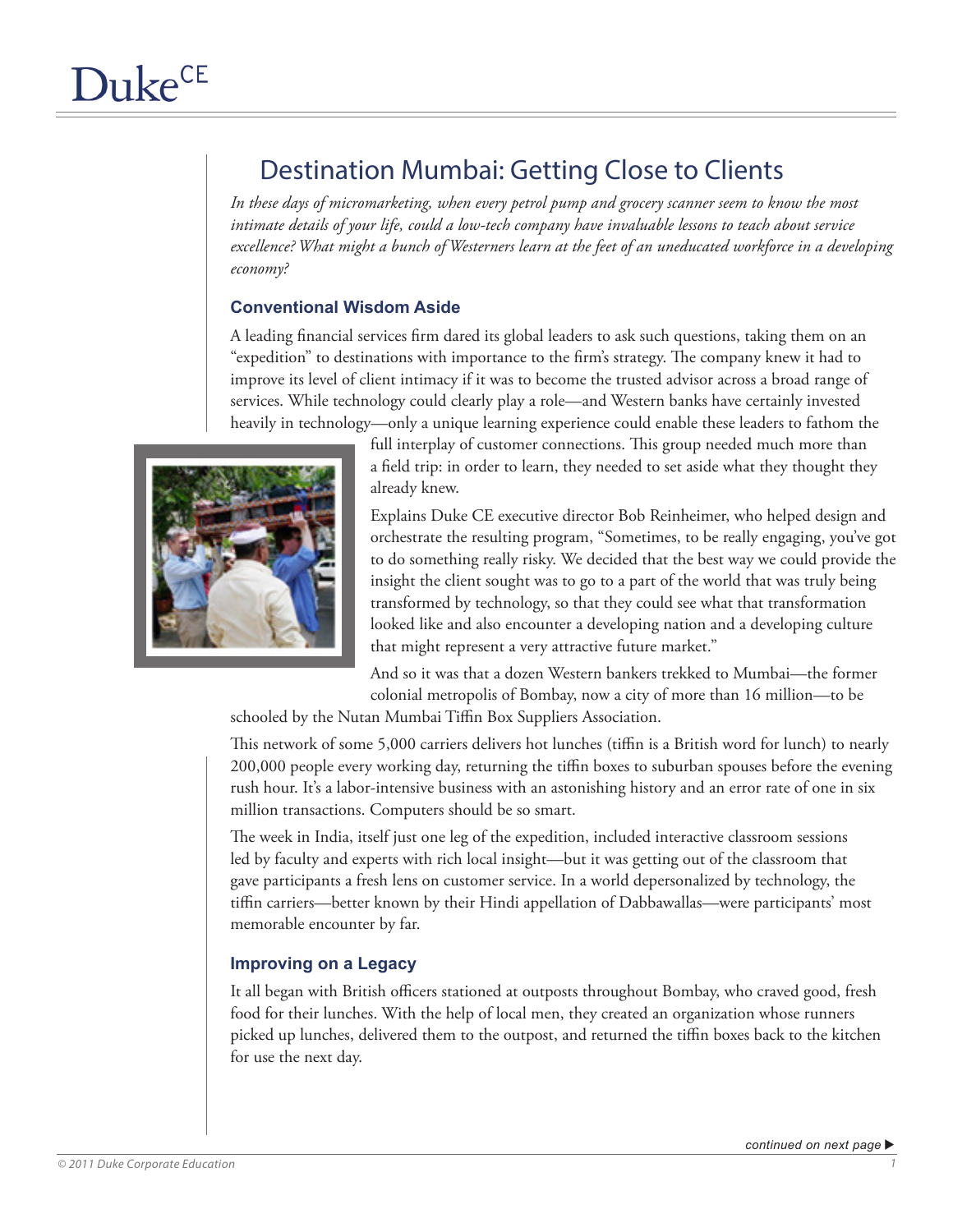The business thrived, and when the British left India, the Tiffin Box Association simply decided to continue the service they had been providing for decades, turning now to the middle- and upperlevel managers of India's rising professional class, who were dispersed throughout office buildings in downtown Mumbai.

The tiffin suppliers have been operating for more than 100 years, and are world-renowned for their customer service and network management skills. Their Six-Sigma business is a perfect exemplar of intimacy without the use of technology. Using many lunch carriers across many pick-up, exchange and delivery points, the Dabbawallas pride themselves on their customer knowledge and unbelievable accuracy.

# **A Sense of Vocation**

Duke CE project director Shannon Galphin managed the program, handling the tangled logistics of delivering this experience amid the congestion and seeming chaos of an Asian metropolis. Galphin has delivered programs in Stockholm, Hong Kong and parts of Germany as well as across the U.S. Fascinated by the rich mix of Indian cultures, she's ready to return: "The people in Mumbai are just so proud of their heritage, and so proud of their culture, that they want to share it with you.

"None of the Dabbawallas speak English," Galphin continues. "Very, very few of them can even read and write, but they view their job as almost a religion."

They have reason to be proud.

### **How It Works**

Beginning his rounds at about 10:00 a.m. in one of the outlying Mumbai neighborhoods, each Dabbawalla collects tiffin boxes with freshly packed lunches from the homes where these managers live, usually from a spouse. (Virtually all the suppliers and their customers are men.) They load the dabbas, or boxes, onto large wooden racks that they carry on their heads, boarding public trains for the journey into Church Street Station in central Mumbai.

"It seemed to me that for this group of financial services executives to really understand India, they couldn't just encounter the country from behind a sheet of plate glass," says Reinheimer. So the visitors benefited from—and perhaps were humbled by—a rare opportunity to meet and follow the Dabbawallas.

"We needed to not get so enamored of the technology story that we would lose track of the other things so important to exemplary customer service—a central part of what we were asked to investigate," adds Reinheimer. "Diligence, loyalty, tradition, hard work, relationships, face to face interaction, dependability of service—all were critical."

Participants were assigned to one of six different Dabbawallas, shadowing them on their distribution routes, witnessing the mass exchange of lunches, and tracking their mentors through thronged streets to see how they divided and exchanged boxes and carried them onto the trains.

Not your typical day on Wall Street or in The City. The Tiffin Box Association provided a way to give program participants much more than an interesting cultural encounter: they found an unforgettable opportunity to see fundamental business virtues in action.

Galphin described the unique scene at Mumbai's Church Street Station, where tiffin boxes are sorted and routed to their destination: "You'll see all the Dabbawallas pouring out of trains, walking from different areas, all wearing little white Gandhi caps and carrying 25 or 30 of these tiffins on their heads, shoulders, in bags, in all different ways."